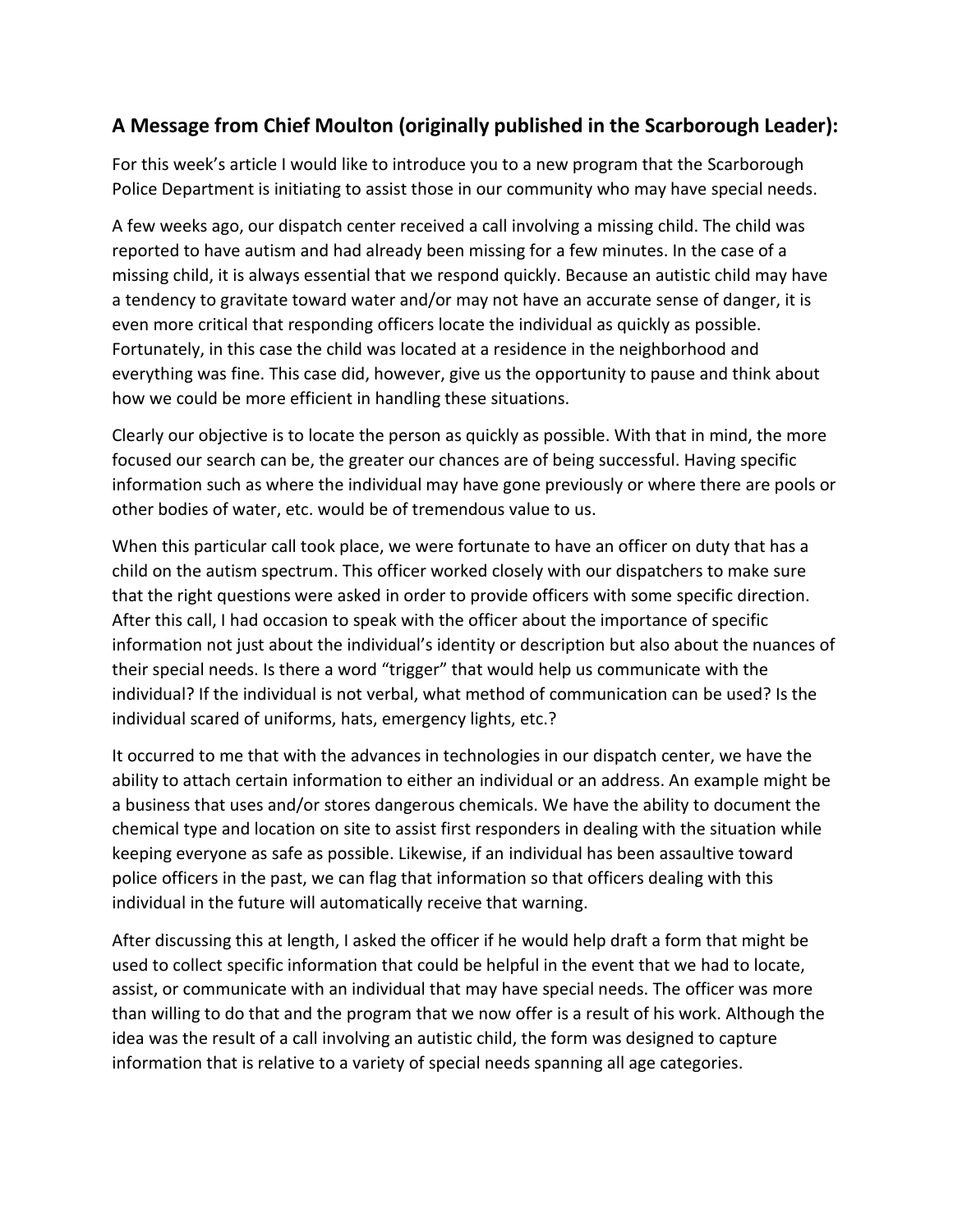The intent of the program is to offer a voluntary registration process whereby an individual or an individual's parent, legal guardian, or legally chosen designee can provide as much specific information and description as they choose. We also have the ability to include a picture if the individual so desires. This information will be entered in the computer system and attached to the individual's name as well as the street address of their residence. The information is kept confidential and will only be available to Scarborough's police officers and public safety dispatchers. In the event that a call is received regarding a registered individual, or from the residence of a registered person, the information provided will immediately be brought to the attention of the responding officers.

Using the laptop computers in the patrol vehicles, the information including a picture, if supplied, will be readily available to the officer. The computer system will also provide an aerial photograph of the individual's neighborhood. By using the map, the on-duty supervisor will have the ability to coordinate a more in-depth search if necessary. As an added level of security, we also have the ability to display an aerial photograph of any of the public schools in Scarborough. In the unlikely event that a child went missing from a school, the officer would have a map of the child's school and surrounding area immediately available.

Obviously, it would be nice if we never had to use any of this information. However, in the event that we do, I am in hopes that our preparation will provide us with the greatest opportunity to be successful in keeping our citizens safe. Anyone wishing to participate in this program can find the necessary forms and release on our website at http://www.scarboroughmaine.org/departments/police

If you would like to see a live demonstration of how the information is stored and used, or if you have any ideas, concerns, or comments please feel free to reach me at 730-4399 or by email at rmoulton@scarboroughmaine.org

**Robert Moulton** 

**Chief of Police**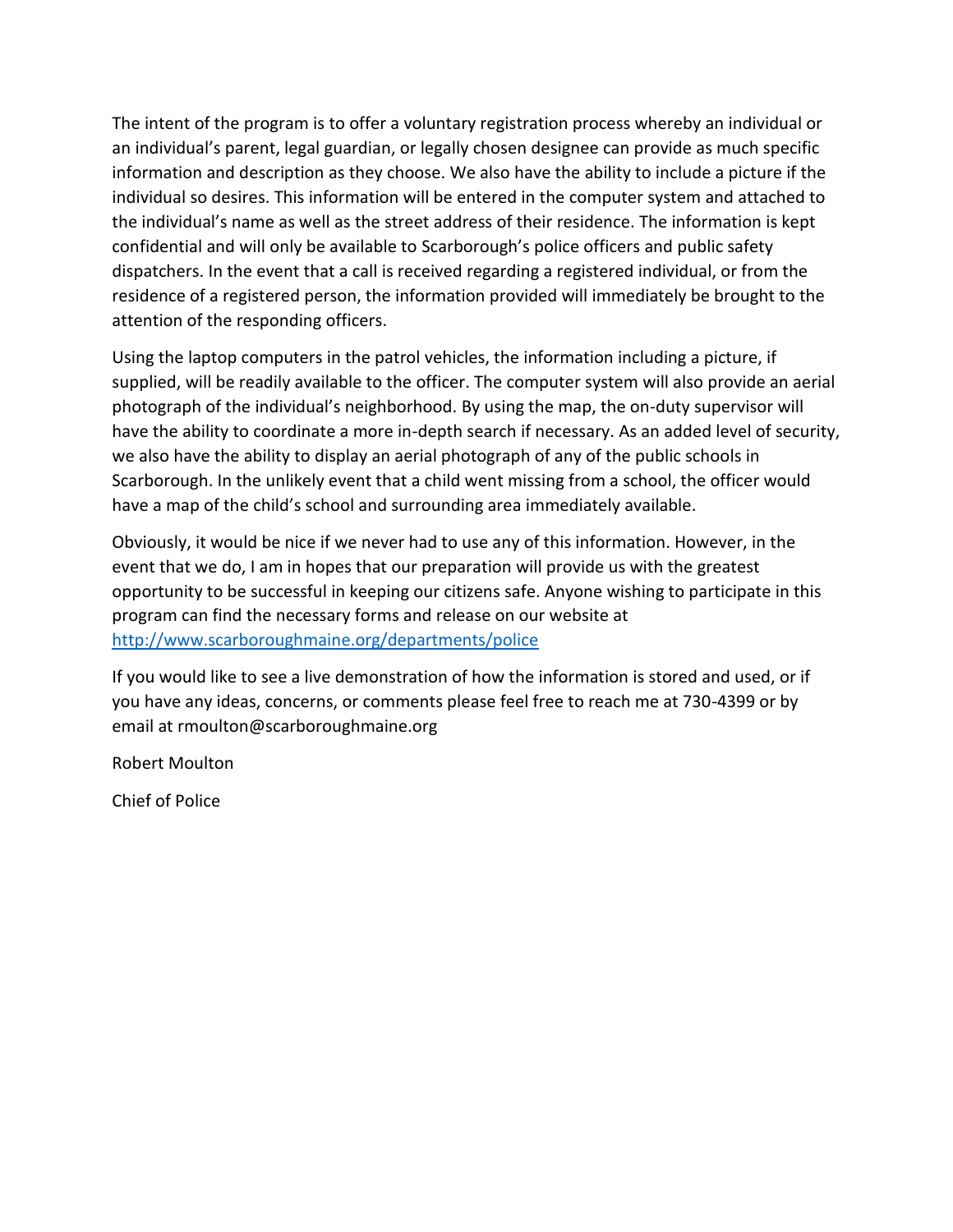Please fill out the following forms as clearly and completely as possible.

Please sign the Release From and call the Chief's Administrative Assistant, Cathy Chandler, at 207-730-4399 to make arrangements to drop off this packet.

Thank you.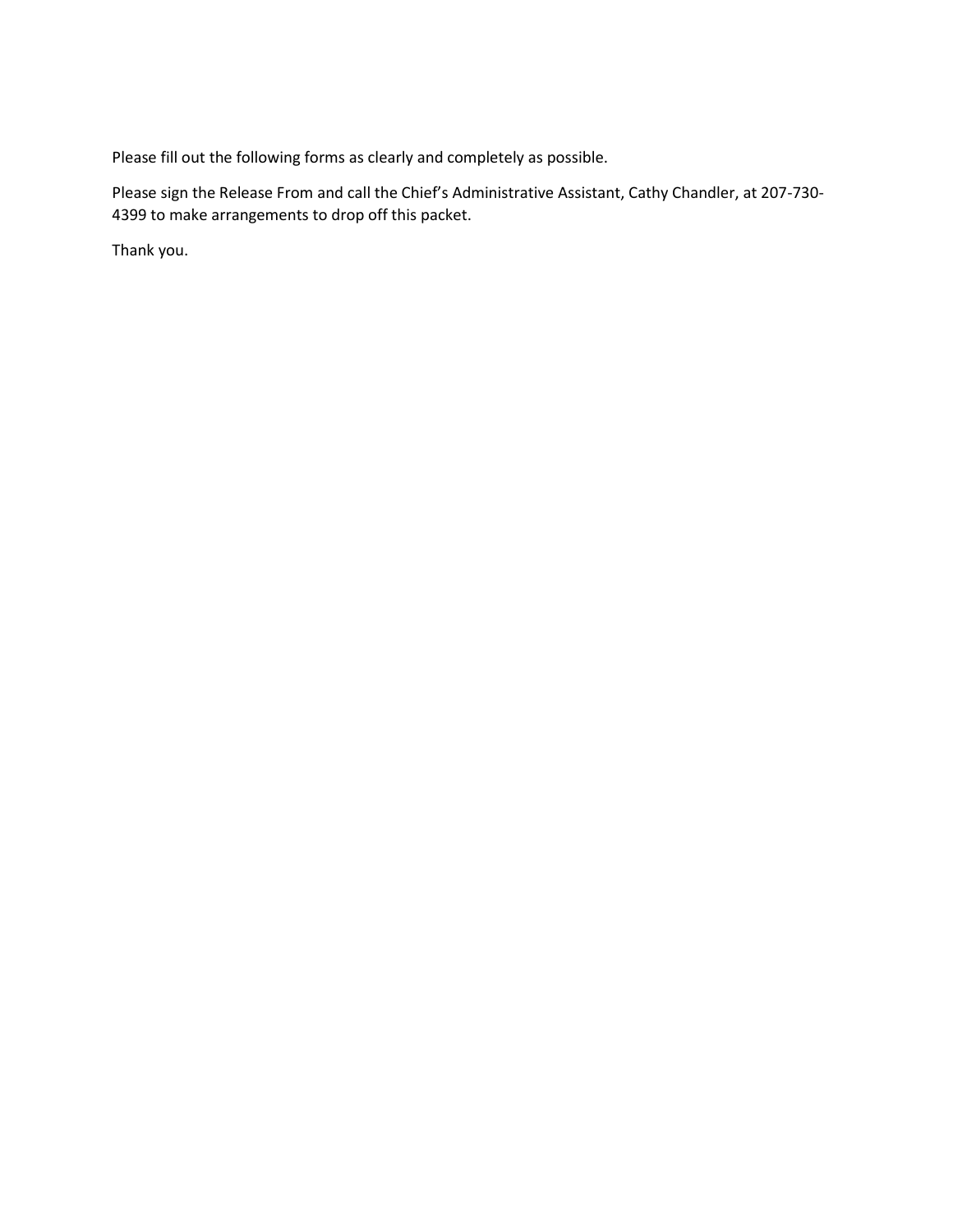# **SCARBOROUGH POLICE EMERGENCY INFORMATION RELEASE FORM**

This form is being completed voluntarily to allow specific information to be used by first response/law enforcement personnel to assist the person named in this form. I am registering myself, or I am the parent, legal guardian, or legally chosen designee of the person being registered. My relationship to the person being registered 

I am giving my permission to the Scarborough Police Department to retain and distribute this information for the sole purpose of identification and assistance to the person at risk. I understand this information will be kept confidential and will only be used by emergency personnel for the stated purpose.

I understand that the information provided can be added to or deleted from the system by my written request. I also understand that there may be instances where this information may not deter incidents from taking place. The Scarborough Police, in gathering and maintaining this information, make no representations or promises that such incidents can be prevented.

| Signature:      |  |  |
|-----------------|--|--|
| Printed Name:   |  |  |
| Name of Person: |  |  |
| Date:           |  |  |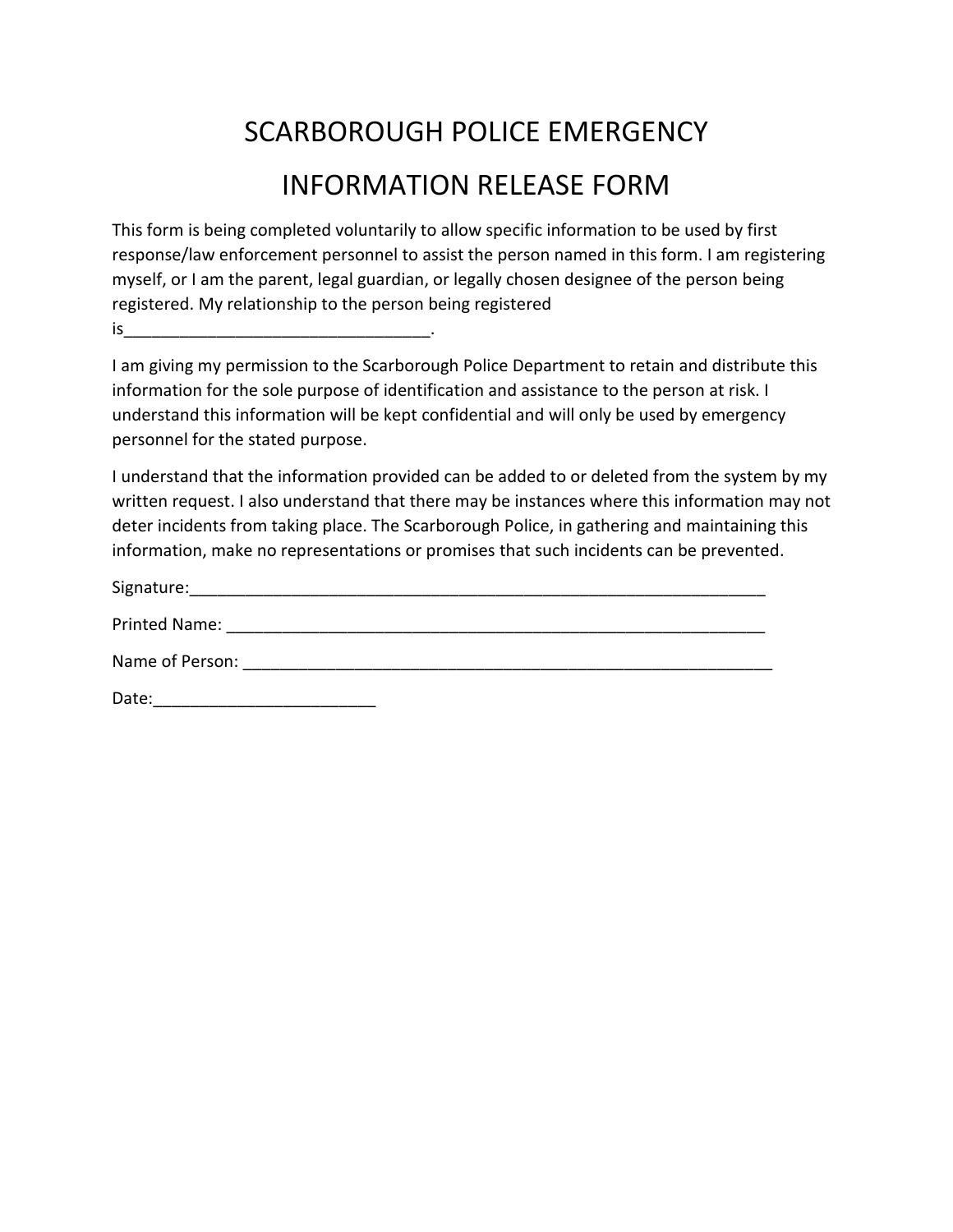## SCARBOROUGH POLICE EMERGENCY

### INFORMATION FOR AN INDIVIDUAL WITH

## **AUTISM OR OTHER DISABILITY**

| Medical Condition or Disability(s) |                                                                     |                                                                                        |                                                                                  |  |  |
|------------------------------------|---------------------------------------------------------------------|----------------------------------------------------------------------------------------|----------------------------------------------------------------------------------|--|--|
|                                    | Photograph Provided: YES________ NO _________                       |                                                                                        |                                                                                  |  |  |
|                                    |                                                                     |                                                                                        |                                                                                  |  |  |
| <b>Physical Description:</b>       |                                                                     |                                                                                        |                                                                                  |  |  |
|                                    | Height:_____________ Weight:_____________ Eye Color:_____________   |                                                                                        |                                                                                  |  |  |
|                                    |                                                                     | Hair Color: ______________ Eyeglasses: _______________ Left or Right Handed___________ |                                                                                  |  |  |
|                                    |                                                                     |                                                                                        |                                                                                  |  |  |
|                                    |                                                                     |                                                                                        |                                                                                  |  |  |
|                                    |                                                                     |                                                                                        |                                                                                  |  |  |
|                                    |                                                                     |                                                                                        |                                                                                  |  |  |
|                                    |                                                                     |                                                                                        |                                                                                  |  |  |
|                                    |                                                                     |                                                                                        | Home:_________________________Cell: ________________________Work:_______________ |  |  |
|                                    |                                                                     |                                                                                        |                                                                                  |  |  |
|                                    |                                                                     |                                                                                        |                                                                                  |  |  |
|                                    |                                                                     |                                                                                        |                                                                                  |  |  |
|                                    | Emergency Contact Name and Telephone (other than parents/guardian): |                                                                                        |                                                                                  |  |  |
|                                    | Marks/Scars/Tattoos or other identifiers:                           |                                                                                        |                                                                                  |  |  |
|                                    | Please list closest body of water and area swimming pools:          |                                                                                        |                                                                                  |  |  |
|                                    |                                                                     |                                                                                        |                                                                                  |  |  |
|                                    |                                                                     |                                                                                        |                                                                                  |  |  |
|                                    |                                                                     |                                                                                        |                                                                                  |  |  |
|                                    | If not what method of communication can be used:                    |                                                                                        |                                                                                  |  |  |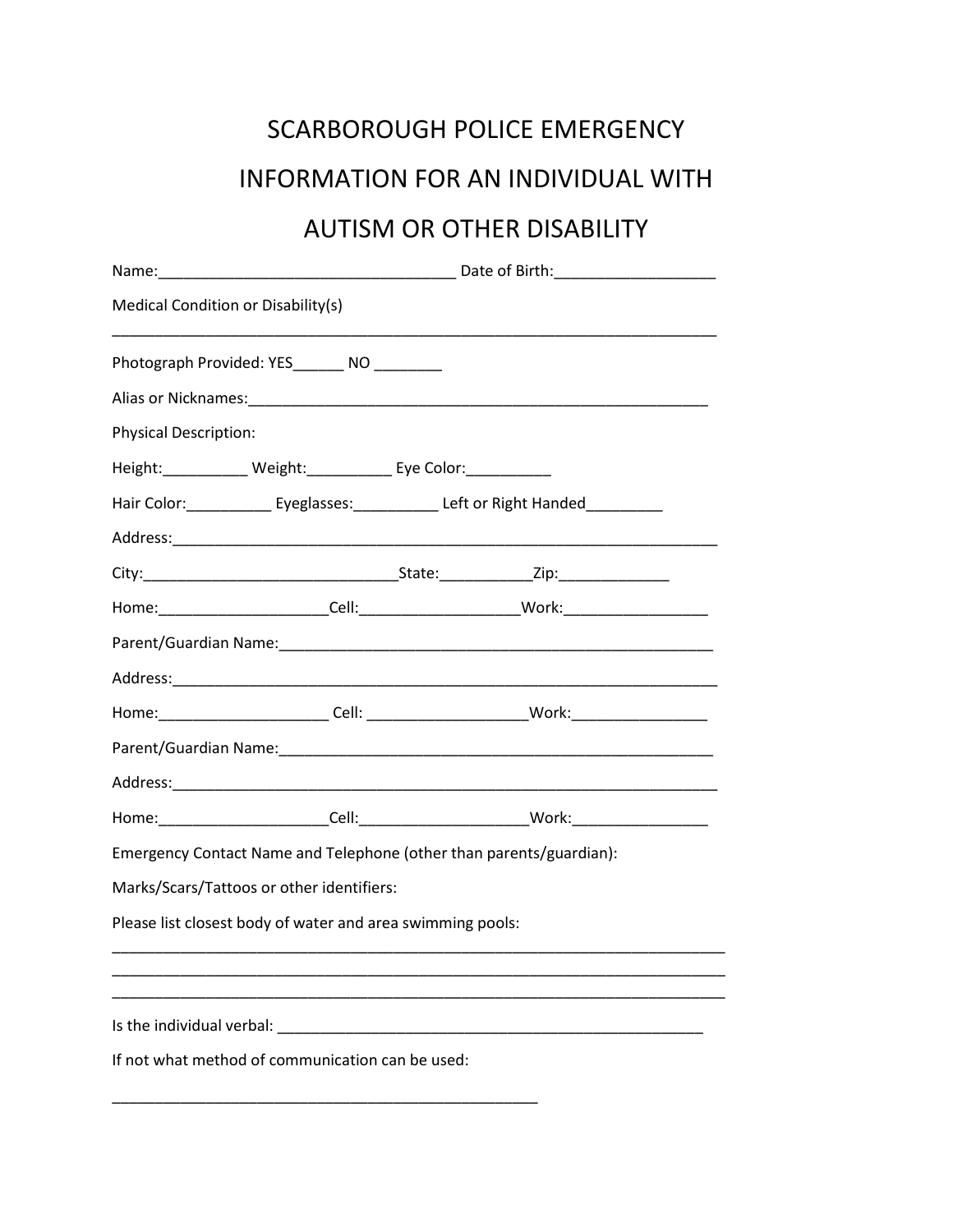Please list any word triggers that would help us communicate with the individual:

Does the individual have a history of aggressive behavior:

If yes please explain:

Please list any calming techniques:

Is the individual scared of Law Enforcement or Emergency Services: \_\_\_\_\_\_\_\_\_\_\_\_\_

If yes please specify: (uniform, hats, lights, or sirens)

Any behaviors that is normal to the individual that may be misconstrued as threatening or aggressive:

Please list any sensory or sensitivity issues such (example touch)

Does the individual have an accurate sense of danger:

Please list any specific interests: (examples water, swimming, swing sets etc)

Please list friends in the neighborhood the individual may go: (please include phone numbers and address if applicable)